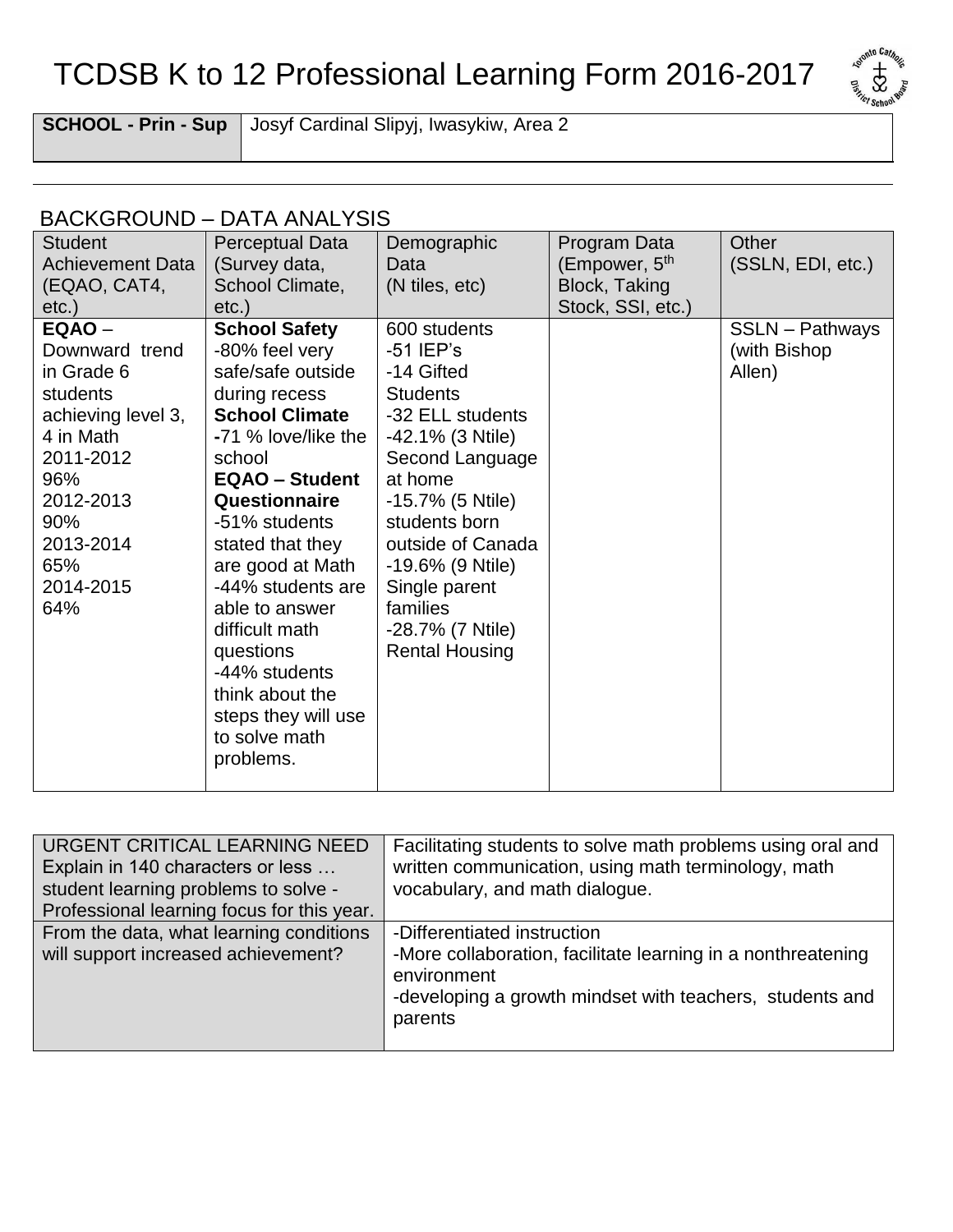## TCDSB K to 12 Professional Learning Form 2016-2017 PROFESSIONAL LEARNING PLAN TO MEET URGENT CRITICAL NEED:



| <b>Collaborative Inquiry</b> | EQAO levels of students achieving level 3 and 4 in math in Grade 3 are 80 |
|------------------------------|---------------------------------------------------------------------------|
| Question (What is the        | to 90%. There is a significant downward trend in Grade 6 in math. CAT     |
| problem of practice?)        | scores indicate proficiency in Number Sense and Computations.             |
|                              | Problem - Students experience difficulties communicating their math       |
|                              | solutions, in both oral and written form. Teachers need to give students  |
|                              | more opportunities to dialogue and to express different solutions to math |
|                              | problems.                                                                 |

| If Then<br>Statement:                                                                                                               | If teachers present different strategies to solve math problems then<br>students can choose to pick what's best for them that leads to<br>student success<br>If teachers promote a growth mind set then students will persevere<br>and learn how to persevere in solving math problems.<br>If we create a culture of high achievement towards mathematics then<br>student achievement and perceptions in mathematics will increase as<br>measured by standardizes assessments and EQAO perceptual data. |
|-------------------------------------------------------------------------------------------------------------------------------------|---------------------------------------------------------------------------------------------------------------------------------------------------------------------------------------------------------------------------------------------------------------------------------------------------------------------------------------------------------------------------------------------------------------------------------------------------------------------------------------------------------|
| <b>Learning Goals</b><br>(related to urgent<br>critical learning need)                                                              | To have students communicate both orally and in written form using<br>math language, math vocabulary, and math terminology.                                                                                                                                                                                                                                                                                                                                                                             |
| Marker students who<br>will receive intervention<br>(subgroups e.g.,<br>achieving at 2.5-2.9,<br>Applied, gender,<br>Grade(s), etc) | Focused support will be provided to strengthen math learning, for<br>student with special education needs and level 2.5-2.9 students.                                                                                                                                                                                                                                                                                                                                                                   |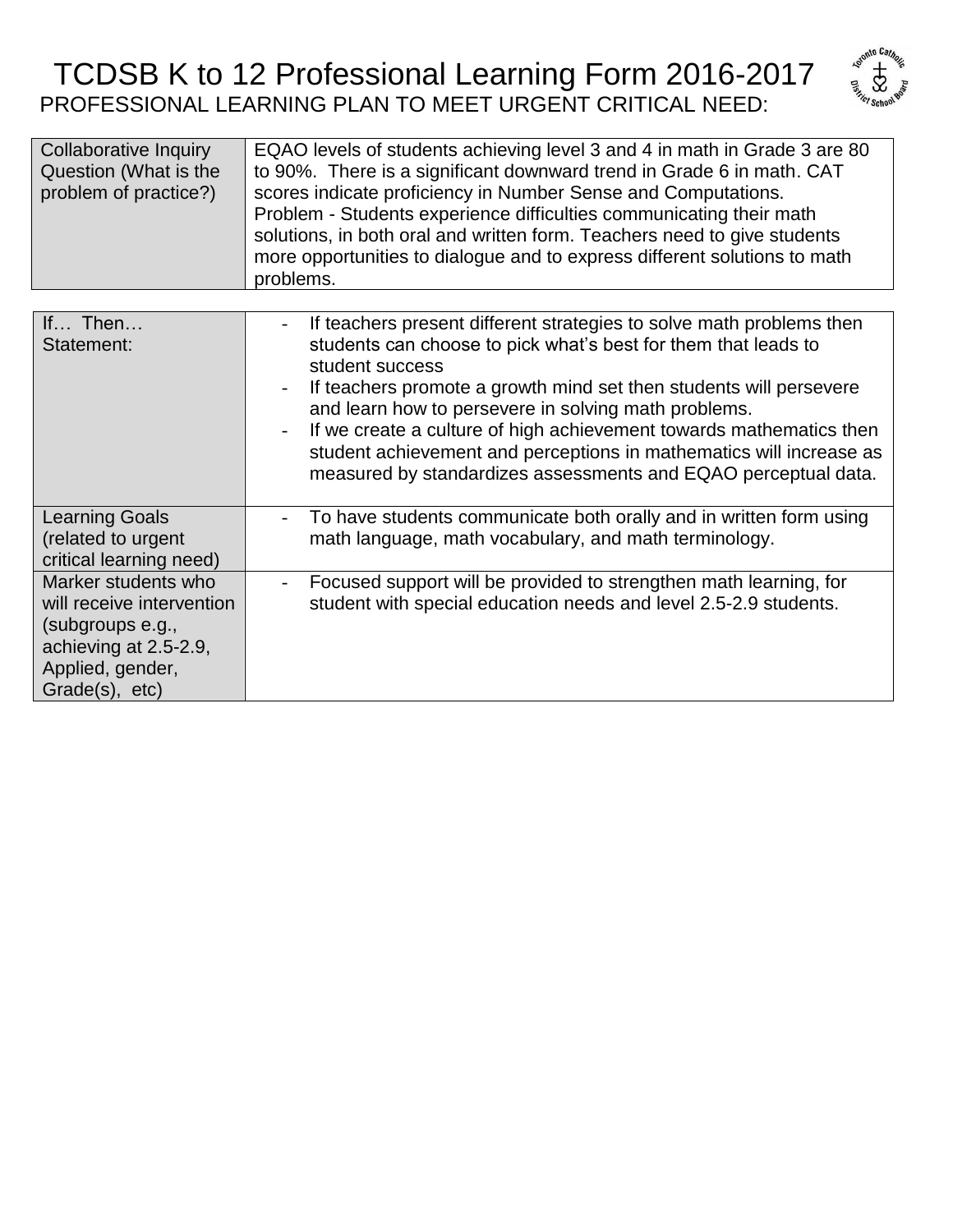

| Actions/Interactions         | Sustained focus on instruction and learning, maximize learning time -      |
|------------------------------|----------------------------------------------------------------------------|
| (What will we do to          | 60 minutes per day of protected math time                                  |
| meet our goals?)             | Share and clarify math learning goals and success criteria with            |
|                              | students (Ex. use of anchor charts/rubrics/success criteria in student     |
|                              | friendly language)                                                         |
|                              | Teachers to provide ongoing, descriptive feedback about student            |
|                              | progress.                                                                  |
|                              | Create opportunities in the classroom for more math dialogue using         |
|                              | math language (ex. Consolidation of lesson)                                |
|                              | More Mental math opportunities in the classroom (5 to 10 minutes           |
|                              | per day)                                                                   |
|                              | Posting of Math Word Wall/math vocabulary in classroom                     |
|                              | <b>Creating Math Journals</b>                                              |
|                              | Monthly Staff Meetings to include PD in Growth Mindset                     |
|                              |                                                                            |
|                              | Collaborative learning, co-planning and/or co-teaching to meet the         |
|                              | needs of students, thereby students will confidently engage in the         |
|                              | learning process                                                           |
|                              | Incorporate EQAO's sample assessment questions (open responses             |
|                              | and multiple choice questions) into unit test and to use the scoring       |
|                              | guides to evaluate and assess answers.                                     |
|                              | Post EQAO key words and definitions in the classroom (review)              |
|                              | 2 Math Leads to facilitate and share math research and practices           |
|                              | Parent resources and sharing of student progress at CSPC meetings          |
|                              | and Monthly Newsletters that provide helpful tips and information on       |
|                              | the math curriculum (ex. Online access to math resources such as           |
|                              | Homework Help to encourage students to use these resources at              |
|                              | home when they heed help)                                                  |
|                              | Professional learning opportunities for teachers                           |
|                              | High expectations for teachers and students in math                        |
| Strategies to address        | Focused support, Jump math, collaboration, co planning, co                 |
| the needs of students        | teaching                                                                   |
| who have an IEP or           | Use of assistive technology as accommodation for students with             |
| are ELL                      | learning disabilities and learning tools for all students                  |
|                              | PD in 3 part Math lesson                                                   |
| <b>PD Required for Staff</b> |                                                                            |
|                              | Examining effective math classrooms and balanced math instruction,         |
|                              | 3 part lesson                                                              |
|                              | PD with Math Department (Ex. Solving a problem from gr. 1 to 8to           |
|                              | see continuous scaffolding of problem from year to year)                   |
|                              |                                                                            |
| Measures/Evidence of         | Assessment of learning (unit tests, quizzes, key questions, presentations) |
| Success to be used           | <b>Pre and Post Assessments</b>                                            |
|                              | Triangulation of Data (conferencing, products, observations)               |
|                              | <b>Rubrics and Checklists</b>                                              |
|                              | <b>Provincial Report Card Data</b>                                         |
|                              | Perceptual Data on EQAO student surveys                                    |
|                              |                                                                            |